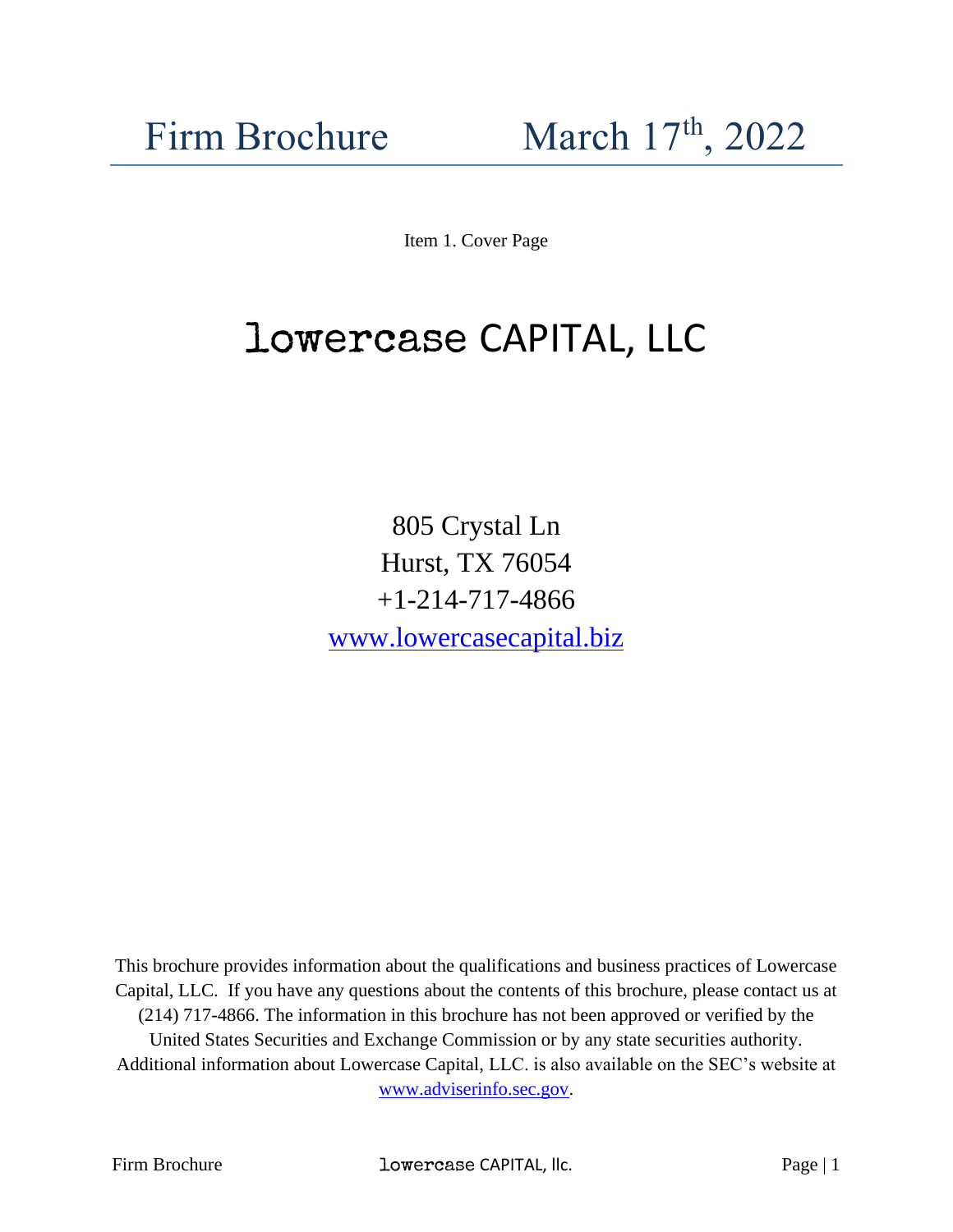# <span id="page-1-0"></span>**Item 2 Summary of Material Changes**

The version dated March 17<sup>th</sup>, 2022 contains the following changes:

- Item 4 has been updated to reflect the current assets under management.
- Item 7 has been updated to reflect a reduced recommended opening balance which is made financially viable due to no cost to client custodian options.
- Item 12 has been updated to reflect current brokerage practices. In particular, brokerdealer custodian selection practices, directed brokerage, and order aggregation have been updated.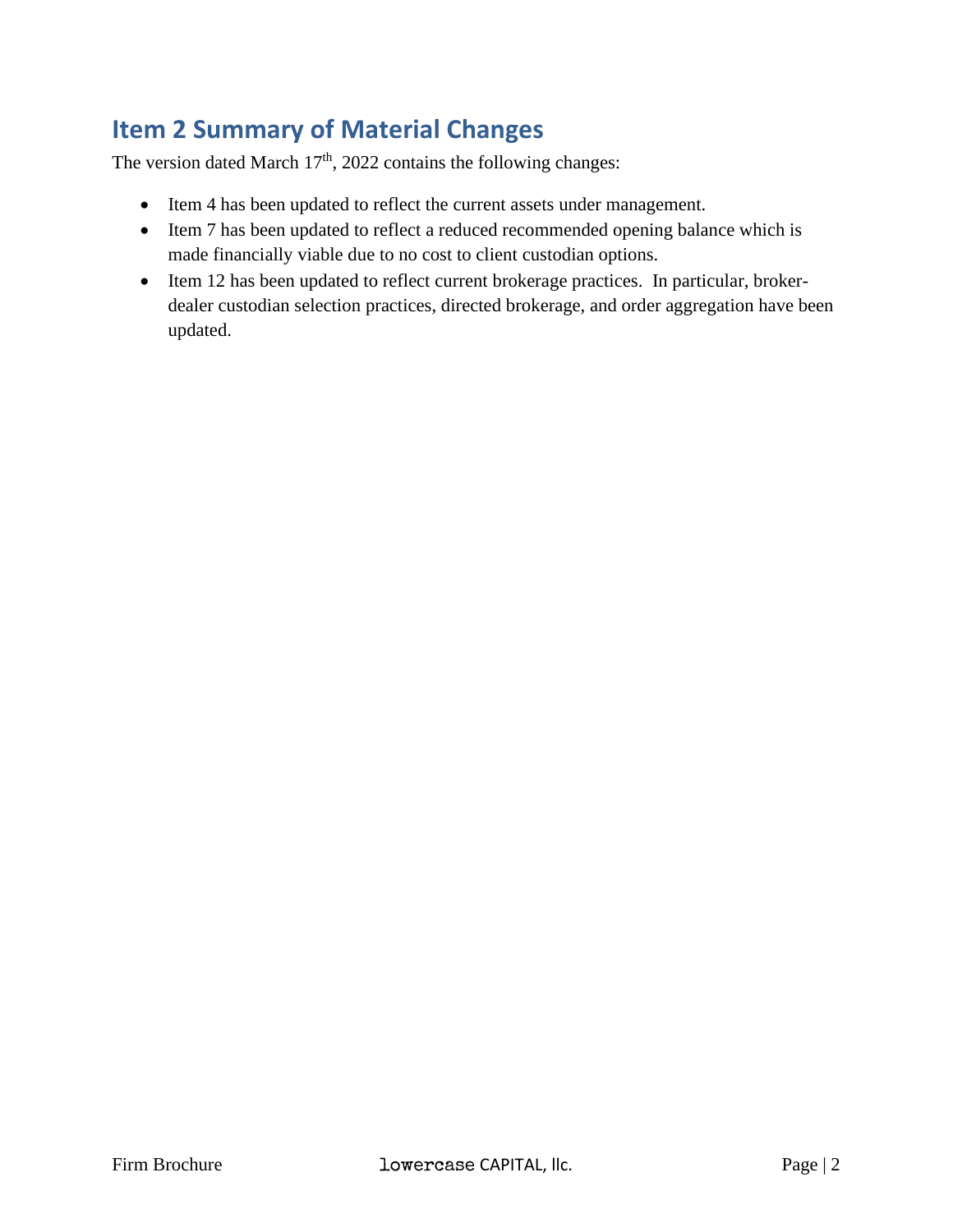| Equity Income Strategy. | 9 |
|-------------------------|---|
|                         |   |
|                         |   |
|                         |   |
|                         |   |
|                         |   |
|                         |   |
|                         |   |
|                         |   |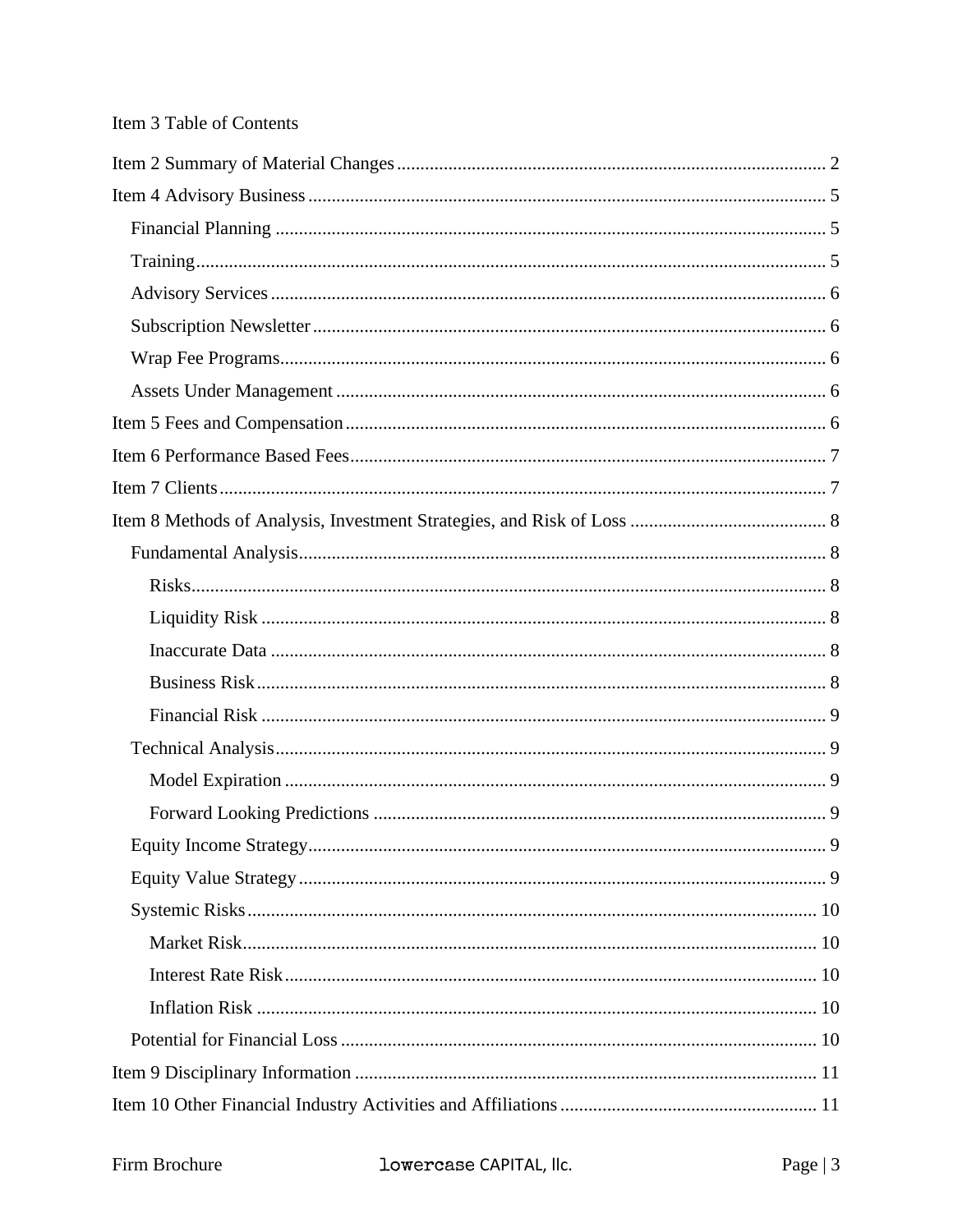| Item 11 Code of Ethics, Participation or Interest in Client Transactions and Personal Trading12 |
|-------------------------------------------------------------------------------------------------|
|                                                                                                 |
|                                                                                                 |
|                                                                                                 |
|                                                                                                 |
|                                                                                                 |
|                                                                                                 |
|                                                                                                 |
|                                                                                                 |
|                                                                                                 |
|                                                                                                 |
|                                                                                                 |
|                                                                                                 |
|                                                                                                 |
|                                                                                                 |
|                                                                                                 |
|                                                                                                 |
|                                                                                                 |
| Management Person Involvement in Events with Damages in Excess of \$2500 or Dishonest           |
|                                                                                                 |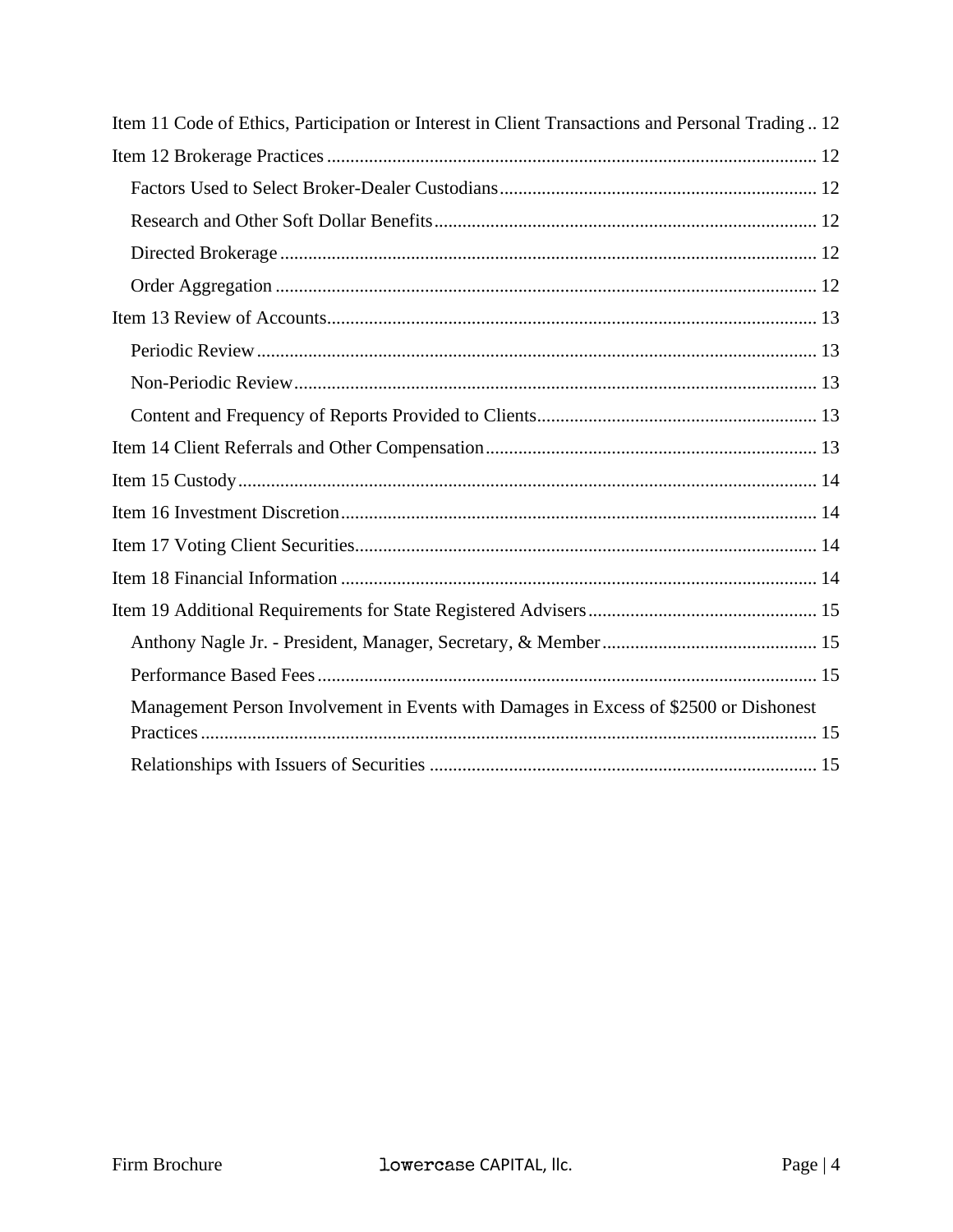# <span id="page-4-0"></span>**Item 4 Advisory Business**

Lowercase Capital, LLC was registered as a Texas limited liability company in May of 2018 and registered as an investment adviser in February of 2019. Lowercase Capital, LLC. is a limited liability company formed in accordance with the laws of Texas. Anthony James Nagle Jr. is the President of Lowercase Capital, LLC.

We offer investment advisory services to any individual, high net worth individual, or business residing in Texas. These services include:

- Fee based financial planning
- Investment and financial literacy training
- Investment advisory services for assets under management
- Subscription newsletter

Lowercase Capital, LLC offers advice primarily on domestic securities.

# <span id="page-4-1"></span>Financial Planning

We will learn the present financial status of the client and draft a written plan which will help that individual to achieve their financial goals. Typically a financial plan will address the following topics:

- Budgeting
- Debt management
- Education planning
- Retirement planning
- Risk tolerance to achieve objectives

The individual is responsible for taking action or disregarding advice provided in a financial plan.

### <span id="page-4-2"></span>Training

We offer training aimed at enabling individuals to manage their own self-directed investments. This training broadly covers the following objectives:

- Investment risk management
- Trading mindset vs investment mindset
- Fundamental analysis
- Technical analysis
- Drafting a trading or investing plan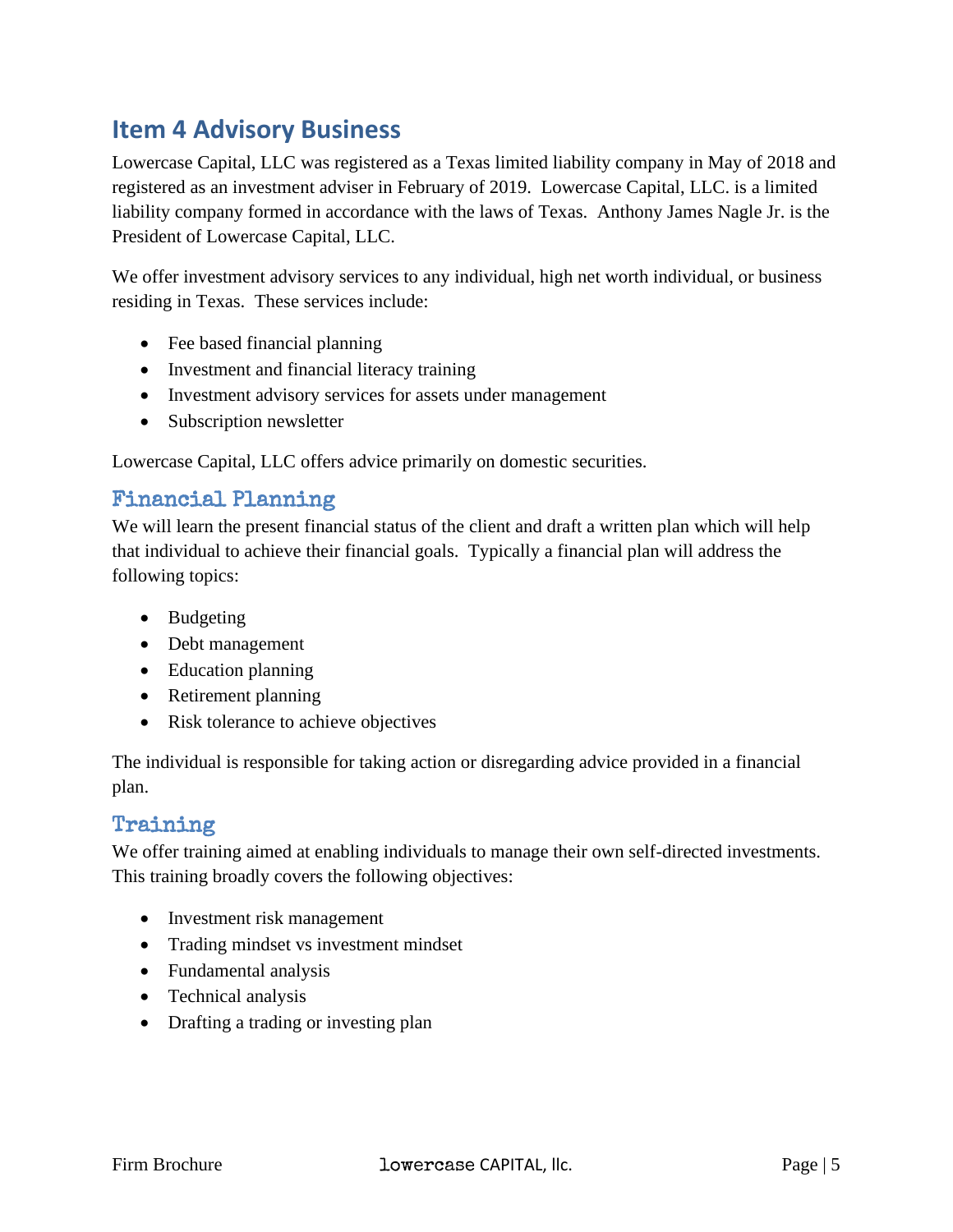# <span id="page-5-0"></span>Advisory Services

We will manage non-discretionary and discretionary investment accounts for our clients for a fee based on the quantity of assets under management. These services are explicitly detailed in the advisory agreement signed with each client.

### <span id="page-5-1"></span>Subscription Newsletter

This subscription based newsletter provides impersonal periodic quantitative analysis and commentary on a selection of companies determined by our proprietary quantitative filtering algorithm and personal judgement. Included companies are ranked in terms of value, free cash flow, assets, price, and an overall composite score. Additional commentary is provided for each selected company.

This impersonal periodic newsletter is not investing advice. All investing advice is rendered on an individual basis. The newsletter is offered for informational purposes only. Companies presented in this newsletter may not be suitable for any given subscriber. Subscribers are advised to consult with an investment adviser before making any investment decisions.

### <span id="page-5-2"></span>Wrap Fee Programs

We do not sponsor or participate in any wrap fee programs.

### <span id="page-5-3"></span>Assets Under Management

As of March 17<sup>th</sup>, 2022, we have \$93,075.22 in discretionary assets under management.

# <span id="page-5-4"></span>**Item 5 Fees and Compensation**

Financial Planning Services - \$125 per hour fee

Training - \$100 per hour fee

Advisory Services – The fee for advisory services will vary based on the quantity of assets under management based on the following table:

| <b>Assets under Management</b> | <b>Annualized Fee</b> |
|--------------------------------|-----------------------|
| Assets less than \$250,000     | 1.00%                 |
| \$250,001 to \$1,000,000       | 0.85%                 |
| \$1,000,001 to \$2,000,000     | 0.70%                 |
| \$2,000,001 to \$5,000,000     | 0.55%                 |
| \$5,000,001 and above          | 0.40%                 |

Newsletter subscription – \$5 per month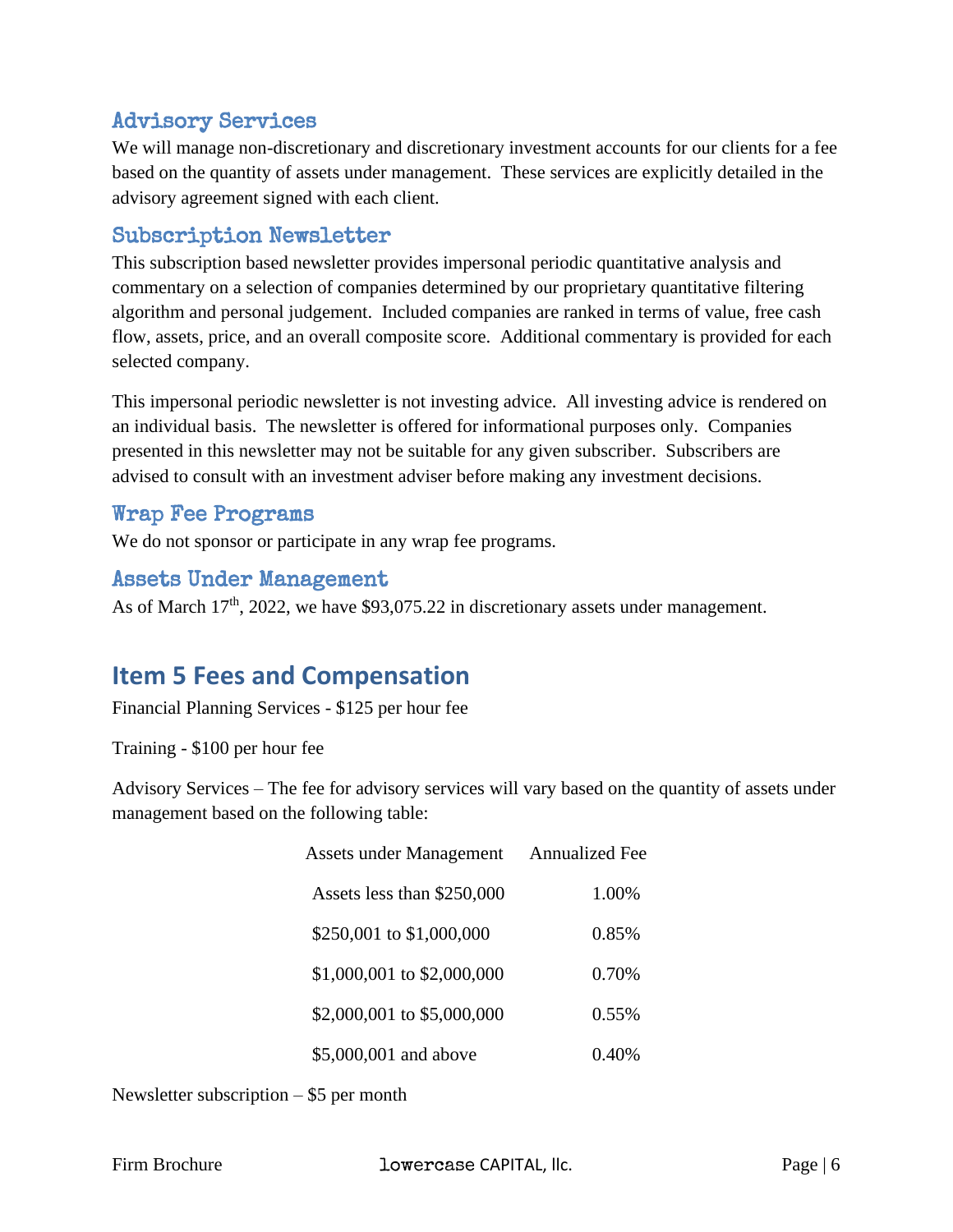Fees for advisory services are charged for the previous billing period based on the average daily balance of such period.

Our fees are negotiable. We will most frequently offer discounts to existing clients who are purchasing additional services. When it is in the best interests of Lowercase Capital, LLC we may offer services at no charge.

Fees for financial planning and training are payable when the requested product has been delivered to the client. Fees for assets under management are collected in accordance with the advisory contract, typically quarterly based on the account balance on the final business day of the quarter. Clients with non-discretionary accounts will be billed for assets under management. Clients who have discretionary accounts will have fees deducted from their account.

Some services provided by Lowercase Capital, LLC will incur third party fees for services such as transaction fees, custodian fees, or mutual fund expenses. These fees will be billed to the client in addition to the fees identified in the fee schedule. Fees for discretionary accounts will be directly deducted from those accounts. The scope of custody for discretionary accounts is limited strictly to the deduction of fees. Assets in discretionary accounts will always be held by a qualified custodian.

Clients have the option to purchase investment products from any broker or financial institution that they wish to use. Lowercase Capital, LLC may offer recommendations for services which will, in our assessment, best meet the needs of our clients. We are not compensated in any way for these recommendations.

Neither Lowercase Capital, LLC nor our members receive any compensation for sales of mutual funds or service fees from any third party securities or financial product. Lowercase Capital, LLC may make recommendations for specific mutual funds, brokerages, or services and the client is free to accept or reject these recommendations.

# <span id="page-6-0"></span>**Item 6 Performance Based Fees**

Lowercase Capital, LLC does not compensate members on the basis of investment performance.

# <span id="page-6-1"></span>**Item 7 Clients**

We offer investment advisory services to any individual, high net worth individual, or business residing in Texas. We recommend that clients opening a managed account have at least \$5000 to fund the account.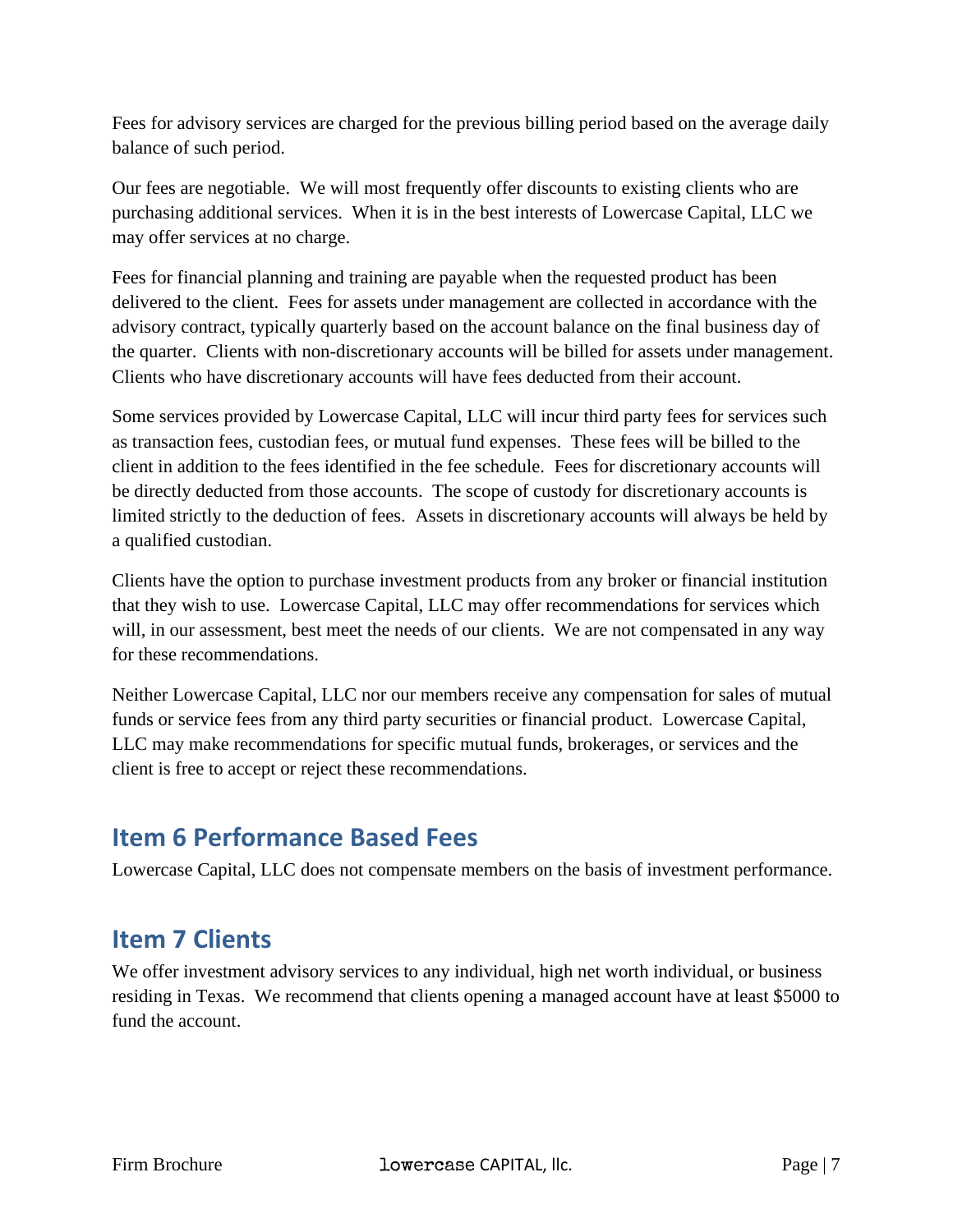# <span id="page-7-0"></span>**Item 8 Methods of Analysis, Investment Strategies, and Risk of**

# **Loss**

Lowercase Capital, LLC utilizes both fundamental and technical analysis to evaluate securities. This analysis is performed in the context of the current macroeconomic environment. These core analysis methods are employed to achieve different investment objectives defined by the client or the portfolio strategy. These methods are also frequently used together, with fundamental analysis providing an indication of which securities may warrant investment while technical analysis would provide an indication of when a purchase would be recommended.

# <span id="page-7-1"></span>Fundamental Analysis

Fundamental analysis is used to provide an objective comparison between different securities. This comparison allows us to select the best securities which are suited for a given strategy. Typical inputs into a fundamental analysis include price, earnings, shares outstanding, and enterprise value.

#### <span id="page-7-2"></span>**Risks**

Fundamental analysis presents the investor with risks that must be considered before making investment decisions.

#### <span id="page-7-3"></span>**Liquidity Risk**

Fundamental analysis will often identify securities of small market cap companies (less than 300 million dollars) as representing a potential value. These companies will often be less frequently traded than large cap companies and as a result represent a larger liquidity risk. Limit orders can mitigate this risk, but the investor must consider before purchase the relative ease or difficulty at which a security may be sold at a future date.

#### <span id="page-7-4"></span>**Inaccurate Data**

Fundamental analysis relies on the accuracy of the underlying data to make judgements about the securities of a given company or fund. Lowercase Capital, LLC sources data from public sources such as SEC filings as well as from private data services. The information used in our analysis is accurate to the best of our knowledge. Any error in the data used may result in recommendation that may not otherwise be made.

#### <span id="page-7-5"></span>**Business Risk**

Business risk is the risk of a company generating lower than expected financial performance. This reduced performance may be a result of reduced sales volume, reduced revenue or net income per unit sold, market place competition, or changes to regulations. These factors are forward looking and are inherently hard to predict as a result. Previous company performance is no assurance of future levels of performance.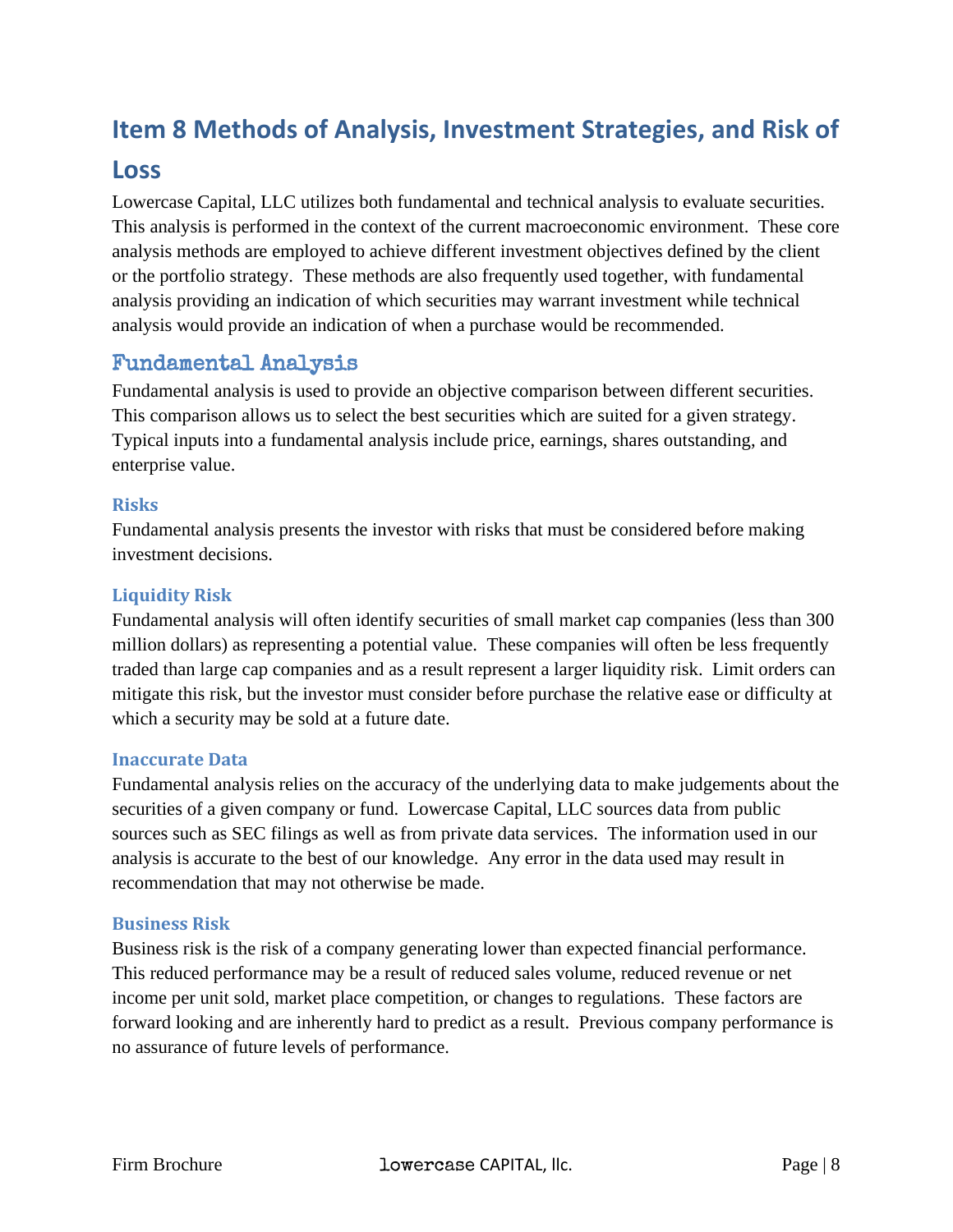#### <span id="page-8-0"></span>**Financial Risk**

Financial risk is the risk of investor loss due to a company being unable to meet financial obligations. This risk will grow as a given company holds a larger quantity of debt. Financial risk can also originate from a reduction in revenue from which to make debt payments.

### <span id="page-8-1"></span>Technical Analysis

Technical analysis is used to determine when it may be appropriate to purchase or hold a given security. Price history and volume are the primary inputs used to make this determination.

#### <span id="page-8-2"></span>**Model Expiration**

Technical analysis relies on the recognition of specific patterns in market data to identify if buying or selling a security is recommended at a given moment. A model can possibly be designed to accurately recognize certain patterns that tend to generate returns when acted upon, but it will not know why that pattern works. The underlying market conditions can change and in turn make a given system less accurate.

#### <span id="page-8-3"></span>**Forward Looking Predictions**

As time into the future from the present increases, any prediction of the future will become less accurate due to the increased uncertainty that each day presents. An investor making decisions based on technical information must consider this fact when holding securities solely on the basis of a technical analysis.

# <span id="page-8-4"></span>Equity Income Strategy

This strategy aims to generate returns from a diversified selection of equities which pay dividends. Equities are selected on the basis of revenue, earnings, dividend payment history, market sector, and relative value. A particular emphasis is placed on cash flow and capital structure.

This strategy is designed to have a low correlation with the S&P Index and a high dividend payout. We use the SPDR Portfolio S&P 500 High Dividend ETF (SPYD) as a benchmark for performance.

Rising interest rates can pose a risk to this strategy. Additionally, this strategy will not likely be able to keep pace with a rapidly rising bull market. This strategy is best suited for a market that is going sideways or declining slightly.

### <span id="page-8-5"></span>Equity Value Strategy

Equities selected in this strategy are identified due to their value. These companies will often have good price to earnings, and price to book ratios. Companies will in some instances be selected if their stock price is depressed due to reasons that do not impact their core business if their fundamentals meet certain requirements.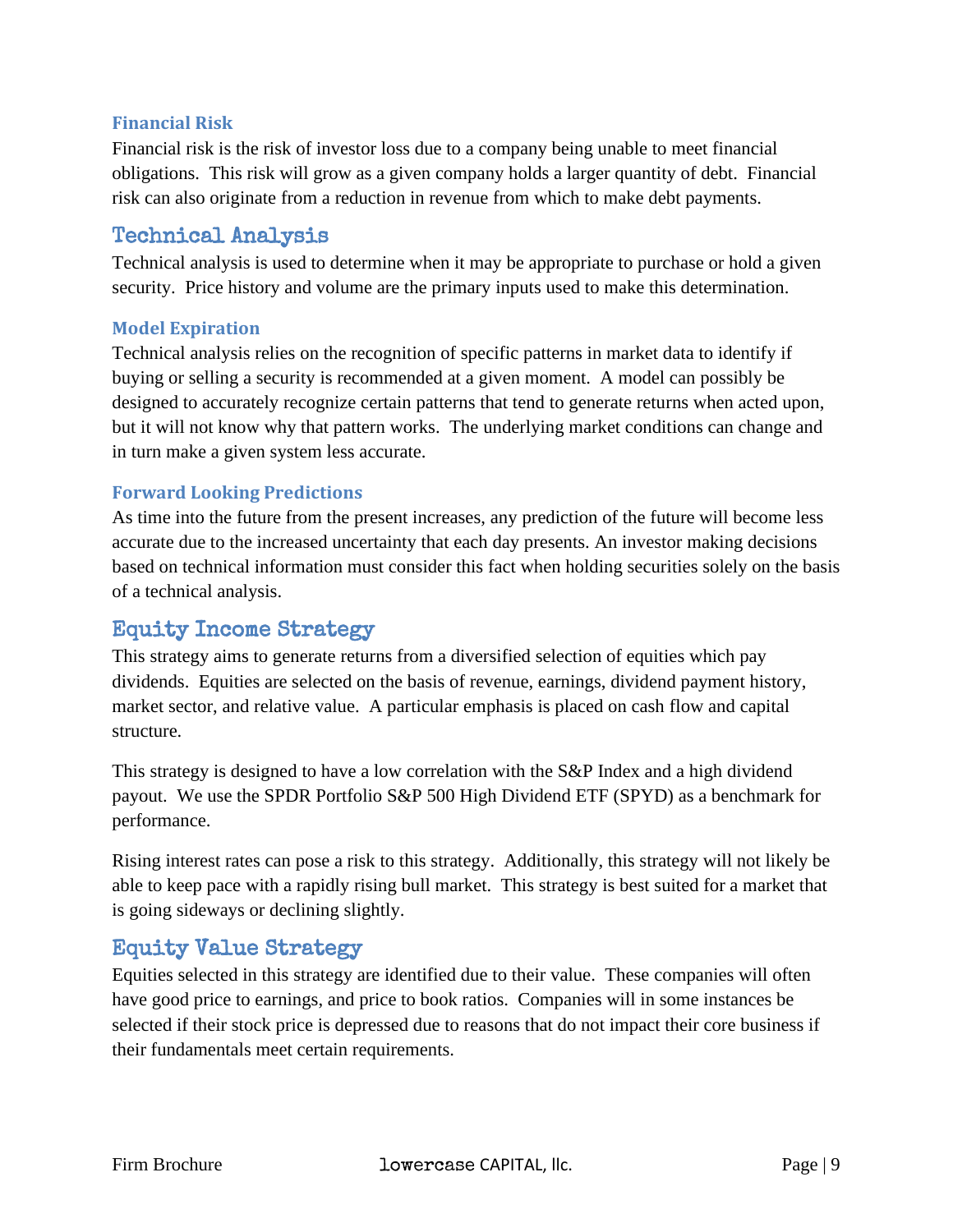This strategy is designed to have a high correlation with the S&P Index and does not seek or avoid dividend payouts. We use the SPDR Portfolio S&P 500 Value ETF (SPYV) as a benchmark for performance.

This strategy is more likely to perform well when equity prices are rising as the primary return of this strategy is in capital gains. This strategy may not perform well in periods of slower economic growth and activity.

### <span id="page-9-0"></span>Systemic Risks

All investments carry risk. Each client must evaluate the real possibility of net losses and determine if they are willing to take that risk or not. The below risks are systemic and are applicable to investments based on either fundamental or technical analysis.

#### <span id="page-9-1"></span>**Market Risk**

Market risk is the risk that the overall underperformance of a class of securities will impact the specific security an investor is considering. Overall market underperformance can be caused by a large number of factors such as recessions, political instability, natural disasters, or other sources.

An investor using fundamental analysis as an input for investment decisions must also consider general market trends and macroeconomic factors. These considerations are forward looking and are as a result very difficult to predict accurately. An accurate projection can still be made incorrect by unexpected events such as natural disasters.

#### <span id="page-9-2"></span>**Interest Rate Risk**

Interest rate risk is the risk that a change in interest rates may adversely affect a security. This risk is most frequently considered in relation to bonds, but stocks can also be impacted by this risk. Securities that are preferred due to their dividend payment may be the most impacted by a change in interest rates.

#### <span id="page-9-3"></span>**Inflation Risk**

Inflation risk is the risk that returns from a given investment will not be worth as much in the future due to changes in purchasing power caused by inflation. An investor should consider the real rate of return of an investment when making investment decisions.

# <span id="page-9-4"></span>Potential for Financial Loss

All investments in securities carry the risk of financial loss. Any client or investor should be prepared to bear the loss of some or all money invested. Certain derivative investments may even result in losses greater than the initial principal invested. Any client or investor must carefully consider the level of risk they are willing to accept.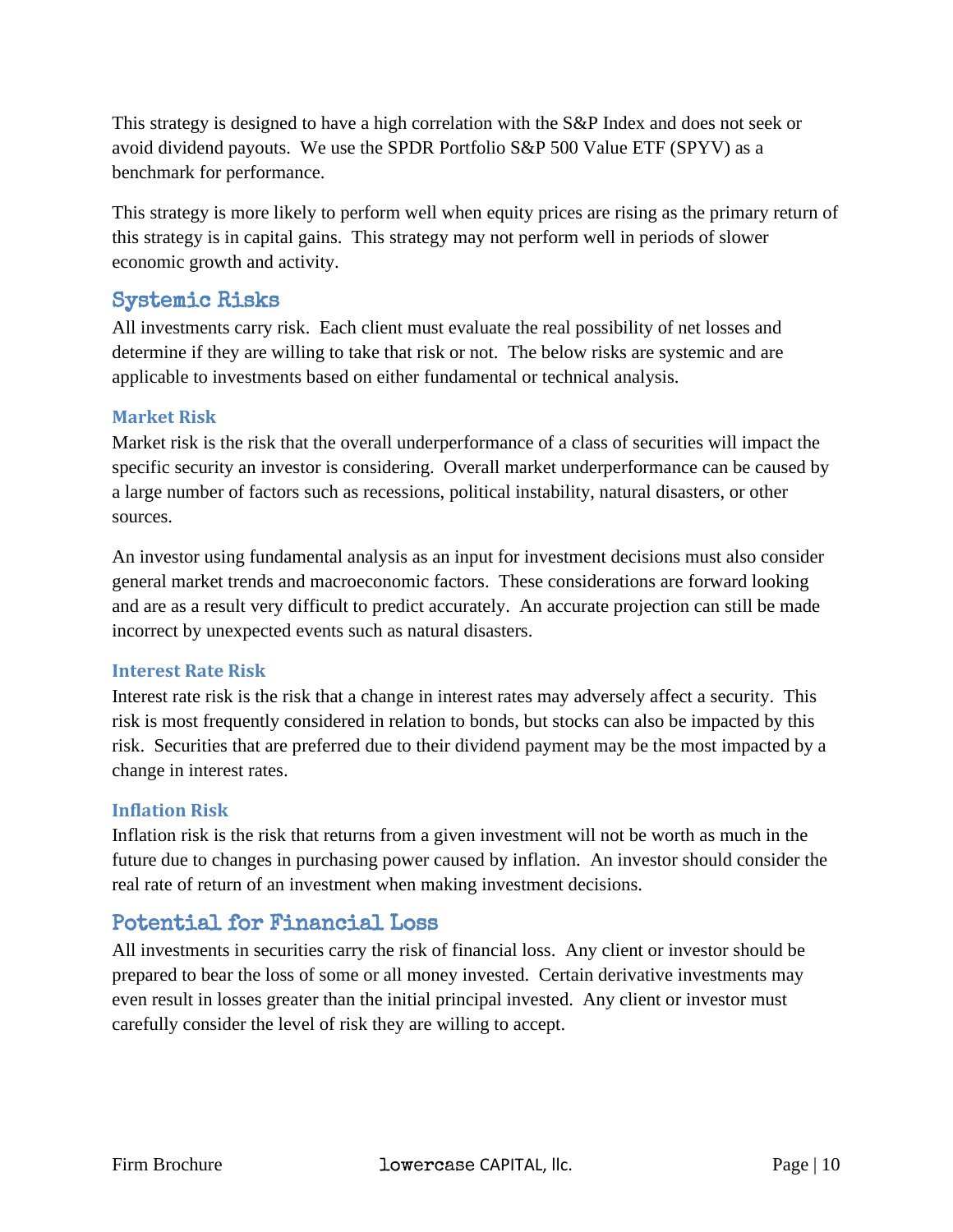# <span id="page-10-0"></span>**Item 9 Disciplinary Information**

Anthony Nagle Jr was a member of the US Navy in May 2009 when a command investigation occurred into cheating on MTT exams on the USS Harry S Truman. These exams were part of the continuous training program for nuclear qualified sailors.

In June of 2009 the Navy decided to pursue non-judicial punishment against Anthony Nagle Jr as a result of this investigation based on information provided by Anthony in his voluntary statements. Anthony requested to instead have his case heard at a court-martial and this request was denied. At the non-judicial proceeding Anthony was awarded a withholding of \$2334.00 pay and administrative separation. Anthony appealed the result of this proceeding and the appeal was denied. Anthony was administratively separated in July 2009 with a general under honorable conditions discharge.

A freedom of information act request was filed by Anthony in July 2013 and documents were provided in response to this request which show a culture of cheating which was known to various degrees to many of the sailors who made statements. After the receipt of these documents Anthony contacted the Naval Inspector General, the Department of Energy, and the Federal Bureau of Investigation offering to share the contents of the command investigation. All these offers were met with little to no response. Command investigations on the subject of cheating on tests related to the Naval Nuclear Power Program have continued to occur with the most recent event being reported in August 2014. The full contents of the freedom of information act request response Anthony Nagle Jr received are available to anyone who may wish to view them upon request via email to info@lowercasecapital.biz.

# <span id="page-10-1"></span>**Item 10 Other Financial Industry Activities and Affiliations**

No member of Lowercase Capital, LLC is registered or has a pending application to register as a broker-dealer, registered representative of a broker-dealer, futures commission merchant, commodity pool operator, or a commodity trading advisor. Similarly, no member of Lowercase Capital, LLC is an associated person of any of the foregoing entities.

There are no relationships held by either Lowercase Capital, LLC or any management person which are material to the advisory business or to our clients.

Clients may request advice on companies with which to do business and any advice provided, if any, is done without compensation from the entity being recommended.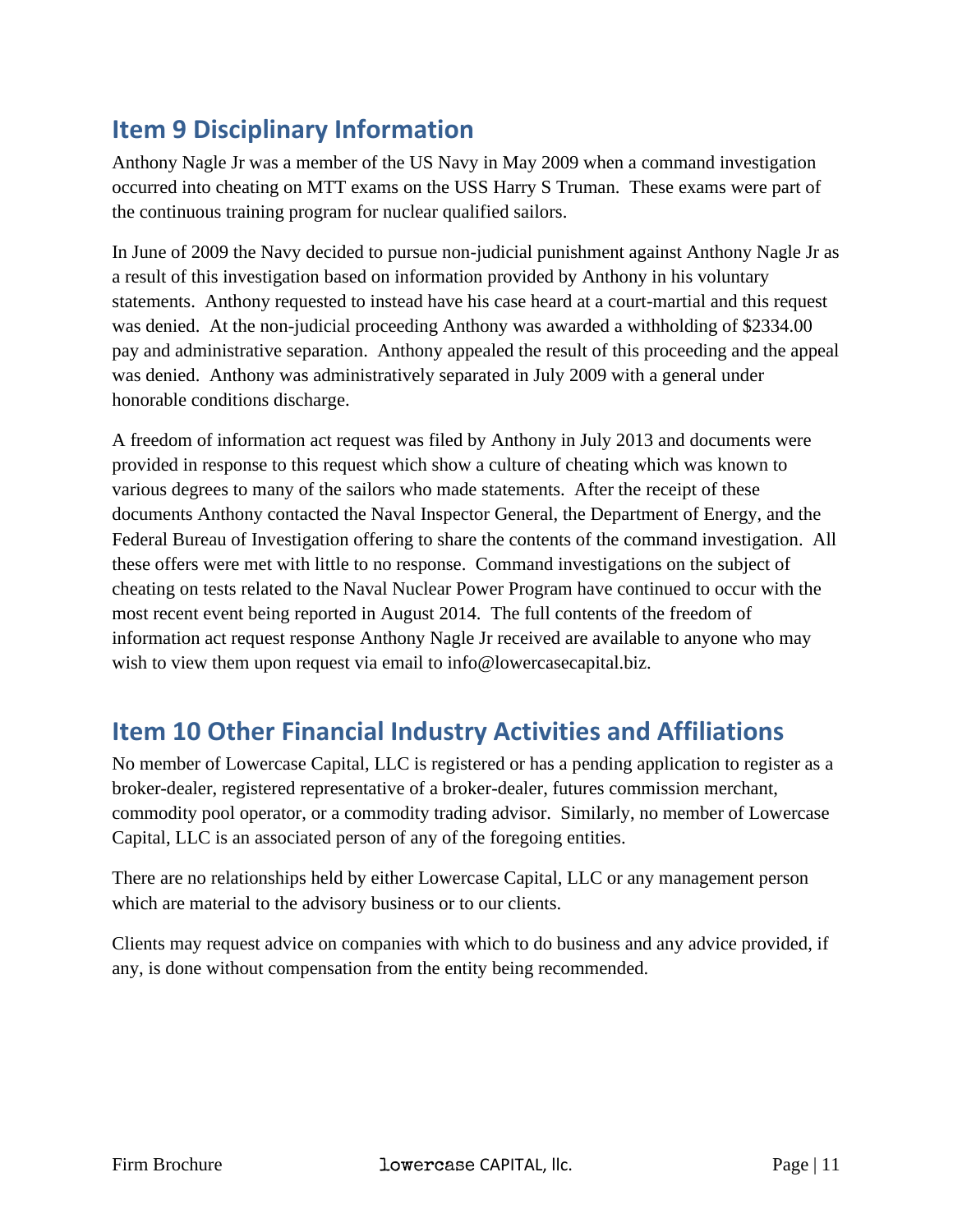# <span id="page-11-0"></span>**Item 11 Code of Ethics, Participation or Interest in Client Transactions and Personal Trading**

Members of Lowercase Capital, LLC may buy or sell securities in personal accounts which are also recommended to clients at or around the same time. This activity creates a potential conflict of interests. In order to mitigate this potential conflict, members using strategies communicated to clients via newsletter will only make their personal trades after the newsletter is communicated. Members of Lowercase Capital, LLC are encouraged to invest in the strategies offered to our clients, but are not required to do so exclusively. Additionally, our Code of Ethics and other policies are designed to ensure that any recommendations provided to clients are in the best interests the client.

Any person may request a copy of our Code of Ethics by emailing [info@lowercasecapital.biz.](mailto:info@lowercasecapital.biz) Our Code of Ethics will also be available on our website for download at [www.lowercasecapital.biz.](http://www.lowercasecapital.biz/)

# <span id="page-11-1"></span>**Item 12 Brokerage Practices**

# <span id="page-11-2"></span>Factors Used to Select Broker-Dealer Custodians

Our firm conducts periodic assessments of custodians involving a review of the range and quality of services, reasonableness of fees, among other items, in comparison to industry peers.

Clients select a custodian and open accounts directly with their custodian. Lowercase Capital LLC does not open a custodian account for you, although we will assist you in doing so.

# <span id="page-11-3"></span>Research and Other Soft Dollar Benefits

Lowercase Capital, LLC pays for basic market data from Unicorn Data Services located in Lyon, France. This relationship is entirely independent from any recommendations to clients regarding brokerage selection.

Lowercase Capital, LLC does not currently receive any soft dollar benefits. If in the future we do receive such benefits then they will be used to service all clients. These benefits will be allocated regardless of the generation of soft dollar credits of any particular client account.

### <span id="page-11-4"></span>Directed Brokerage

Client requests to direct the use of a particular brokerage firm will be evaluated on a case by case basis based on compliance and efficiency considerations. Lowercase Capital, LLC does not guarantee to clients the option to direct the use of a particular brokerage.

### <span id="page-11-5"></span>Order Aggregation

Our firm does not aggregate purchases and sales for various client accounts. However, orders may be aggregated by custodians using a model portfolio trading method.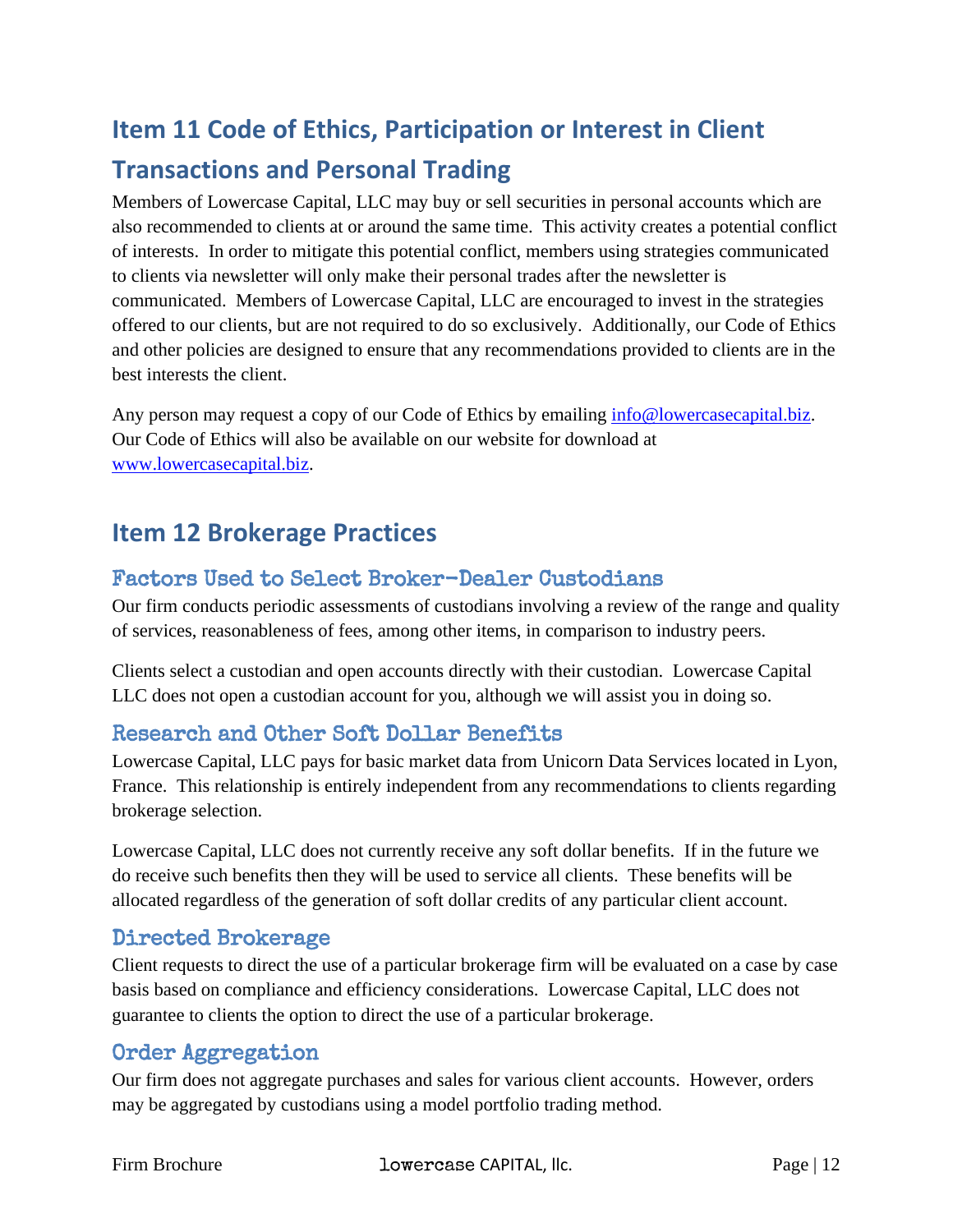# <span id="page-12-0"></span>**Item 13 Review of Accounts**

# <span id="page-12-1"></span>Periodic Review

Client accounts are assigned to a primary investment adviser representative. That representative will perform periodic reviews of assigned client accounts. The frequency of the review will be determined based on the strategy and objectives of the portfolio.

Clients may also elect to invest in our equity value and equity income strategies. These strategies are managed as described in Item 8 and may be offered to clients for whom they may be suitable. Equity value and equity income strategies will be reviewed at least every three months.

A periodic review will include an analysis of all positions held in a portfolio to ensure that they are in compliance with the investment objectives of the client or strategy. The investment advisor representative may provide buy or sell recommendations on securities within the portfolio in order to rebalance the portfolio or to address underperforming securities.

### <span id="page-12-2"></span>Non-Periodic Review

Client accounts may be additionally reviewed for the following reasons:

- Client communication
- Market activity
- Material news related to companies on which advice is offered or held by clients

# <span id="page-12-3"></span>Content and Frequency of Reports Provided to Clients

A quarterly statement is provided to each client who holds an account managed by us. This statement contains a listing of all open positions, profit/loss information, and comparison data for market indices. Clients who have discretionary accounts, or accounts where Lowercase Capital, LLC is considered to have custody will instead receive quarterly statements provided by the qualified custodian.

Client communication will also occur via email, telephone calls, meetings, web meetings, and letters. The frequency and nature of these communications will be determined based on client preferences and needs.

# <span id="page-12-4"></span>**Item 14 Client Referrals and Other Compensation**

We do not receive any economic benefit for investment advice or advisory services from any person or company except our clients.

Lowercase Capital, LLC does not provide any compensation for client referrals.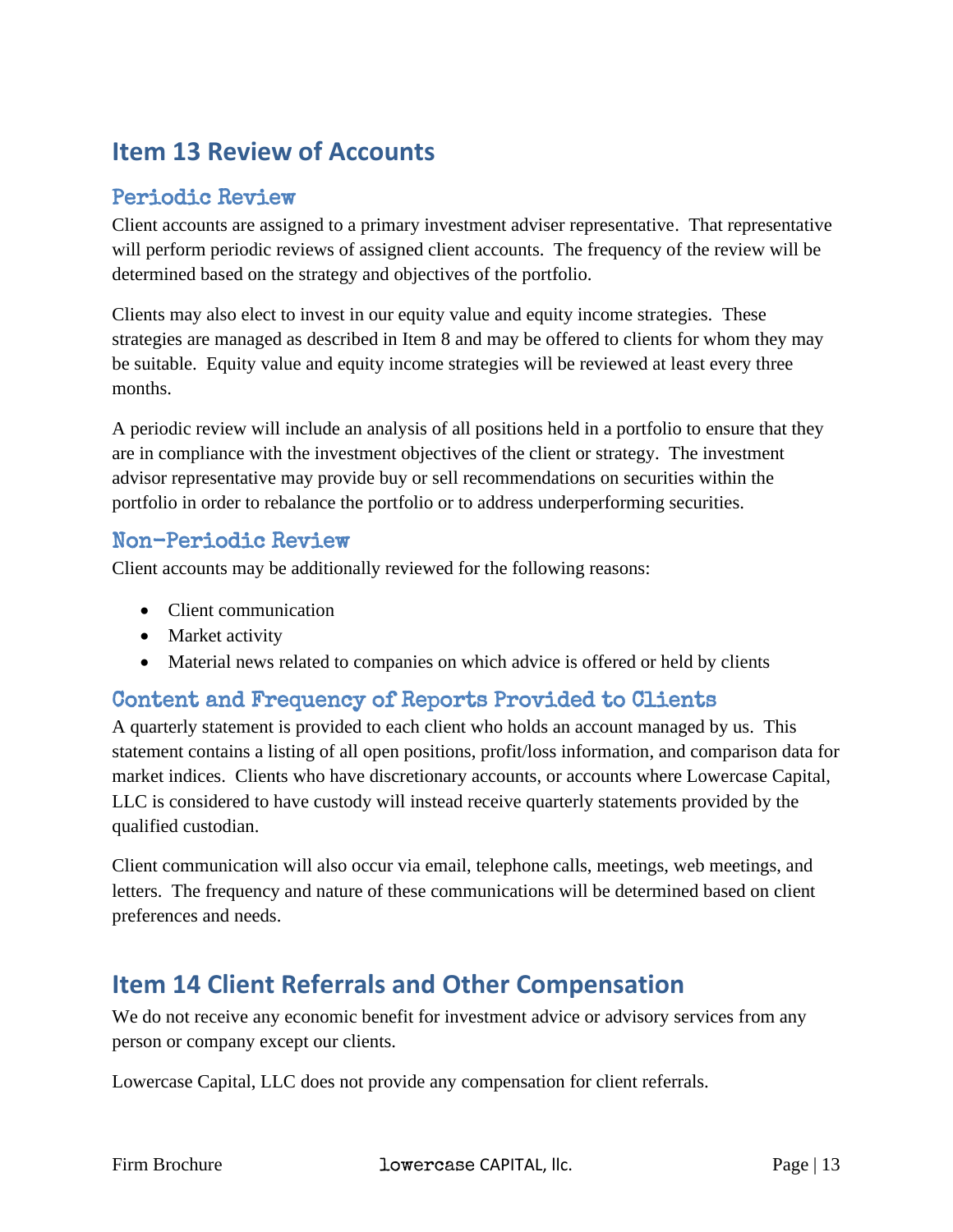# <span id="page-13-0"></span>**Item 15 Custody**

Client assets are held at a qualified custodian which is selected by the customer and approved by Lowercase Capital, LLC. Clients should receive and review the periodic statements provided by the qualified custodian.

# <span id="page-13-1"></span>**Item 16 Investment Discretion**

This authority is subject to any instructions or limits established by the client. Typical limits imposed by clients would prohibit investment into specific securities or types of securities. The scope of the authority will be limited to accomplishing the investment objectives stated in the advisory agreement. Discretionary activity will only occur after an advisory agreement specifying discretionary authority is completed and signed.

Accounts under discretionary management will be managed separately from each other account. This means that there is no expectation or assurance that any securities acquired for one account will be acquired for any other account.

# <span id="page-13-2"></span>**Item 17 Voting Client Securities**

Lowercase Capital, LLC will not accept any authority to vote client securities. Clients will receive their voting proxies and related materials directly from their custodian.

# <span id="page-13-3"></span>**Item 18 Financial Information**

Lowercase Capital, LLC does not accept prepayments over \$500 per client, six months or more in advance. We do accept discretionary authority and custody of client funds or securities for discretionary accounts. The scope of custody for discretionary accounts is limited strictly to the deduction of fees. Assets in discretionary accounts will always be held by a qualified custodian. We do not accept custody for non-discretionary accounts. Neither Lowercase Capital, LLC or any member of Lowercase Capital, LLC have been the subject of any bankruptcy petition at any time during the past ten years.